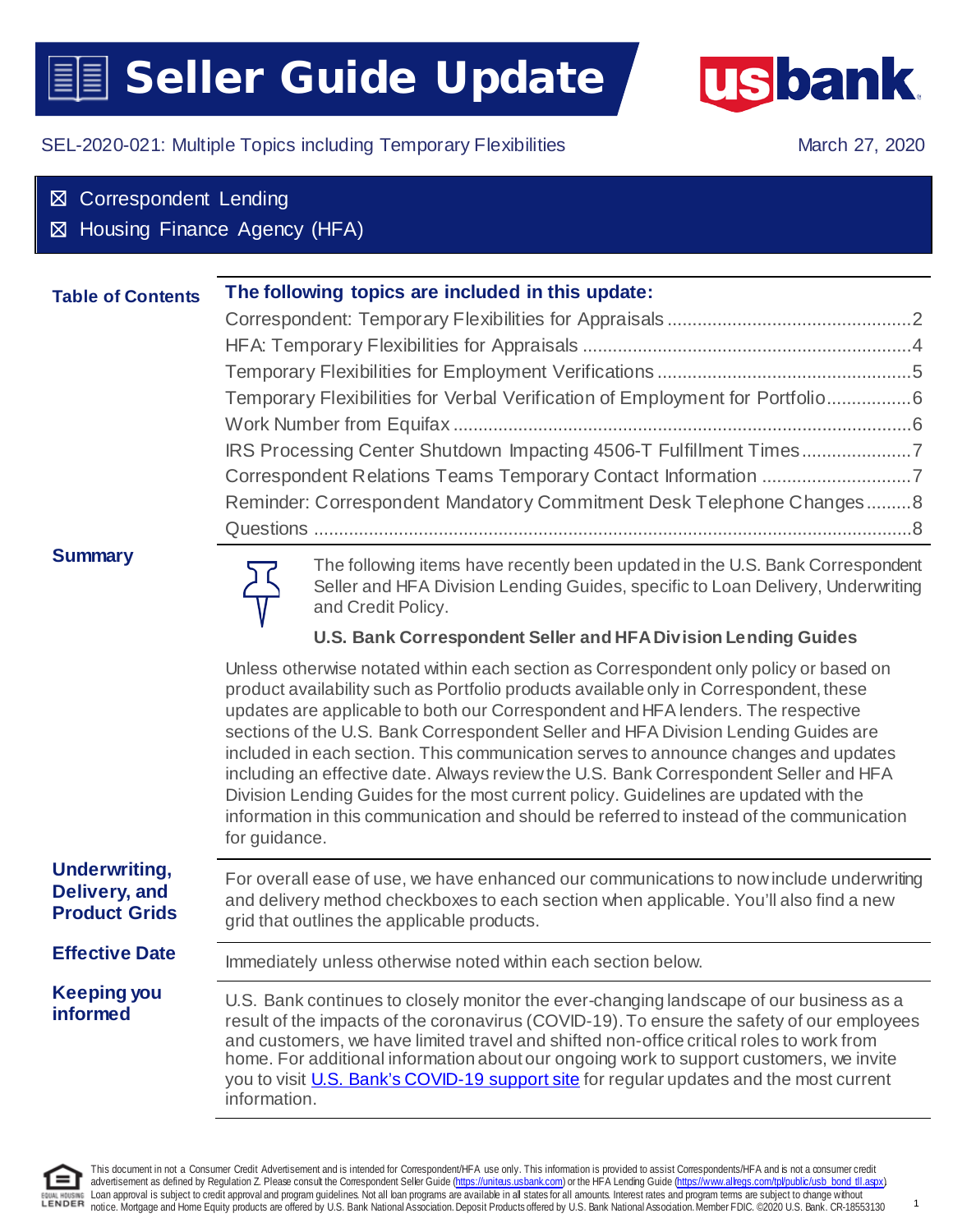# <span id="page-1-0"></span>**Correspondent: Temporary Flexibilities for Appraisals**

|   | <b>Underwriting/Delivery</b> |
|---|------------------------------|
|   | Corr. Delegated              |
|   | <b>⊠</b> Corr. Non-Delegated |
|   | Corr. EZD                    |
|   | ⊠ Corr. Mandatory            |
|   | □ HFA Delegated              |
|   | HFA Non-Delegated            |
|   | <b>Products</b>              |
|   |                              |
|   | ⊠ Conv. (Freddie)            |
|   | ⊠ Conv. (Fannie)             |
|   | Conv. (Portfolio)            |
| □ | <b>FHA</b>                   |
|   | <b>VA</b>                    |

During the COVID-19 national emergency, in many cases lenders are unable to obtain an appraisal based on a full interior and exterior inspection of the subject property. In response, Fannie Mae and Freddie Mac are allowing temporary flexibilities to our appraisal requirements.

**Effective Date:** Immediately for all loans in process and remain in place for loans with application date on or before May 17, 2020.

#### **Temporary Appraisal Requirement Flexibilities**

When an interior inspection is not feasible because of COVID-19 concerns, either a desktop appraisal or an exterior-only inspection appraisal in lieu of the interior and exterior inspection appraisal (i.e., traditional appraisal) will be allowed. If a traditional appraisal is not obtained and there is insufficient information about the property for an appraiser to be able to complete an appraisal assignment with a desktop or exterior-only inspection appraisal, the loan will not be eligible for delivery to Fannie Mae or Freddie Mac.

| Loan<br><b>Purpose</b>                          | <b>LTV Ratio</b>                                                 | <b>Occupancy</b>          | <b>Ownership of Loan</b><br><b>Being Refinanced</b>                                                     |                                                                                                                                                                            | <b>Permissible</b><br>Appraisals (in order<br>of preference)                                         |
|-------------------------------------------------|------------------------------------------------------------------|---------------------------|---------------------------------------------------------------------------------------------------------|----------------------------------------------------------------------------------------------------------------------------------------------------------------------------|------------------------------------------------------------------------------------------------------|
| Purchase *                                      | Per Eligibility<br><b>Matrix</b>                                 | Principal<br>residence    |                                                                                                         |                                                                                                                                                                            | Traditional appraisal<br>Desktop appraisal<br>Exterior-only appraisal                                |
|                                                 | $\leq 85\%$                                                      | Second Home<br>Investment | N/A                                                                                                     | Traditional appraisal<br>Desktop appraisal<br>Exterior-only appraisal                                                                                                      |                                                                                                      |
|                                                 | > 85%                                                            | Second home               |                                                                                                         |                                                                                                                                                                            | Traditional appraisal                                                                                |
| Limited<br>cash-out<br>(Rate/Term)<br>Refinance | Per Eligibility<br><b>Matrix</b><br>As permitted in<br>the Guide | A                         | Fannie<br>Mae-ow ned<br>(Fannie to<br>Fannie) **<br>Freddie<br>Mac-ow ned<br>(Freddie to<br>Freddie) ** | **It is the<br>lenders<br>responsibility<br>to verify<br>ownership,<br>ie, Fannie<br>Mae owned<br>(Fannie to<br>Fannie) and<br><b>Freddie Mac</b><br>owned<br>(Freddie Mac | Traditional appraisal<br>Exterior-only appraisal<br>Traditional appraisal<br>Exterior-only appraisal |
|                                                 |                                                                  |                           |                                                                                                         | to Freddie<br>Mac).<br>Lookup tools<br>are outlined<br>on page $4)$                                                                                                        |                                                                                                      |
| Limited<br>cash-out<br>(Rate/Term)<br>Refinance | All                                                              | A                         | Not Freddie or Fannie<br>Ow ned (Fannie to Freddie<br>or Freddie to Fannie)                             |                                                                                                                                                                            | Traditional appraisal                                                                                |
| Cash-out<br>refinance                           | All                                                              | $A$ ll                    | $A$ ll                                                                                                  |                                                                                                                                                                            | Traditional appraisal                                                                                |

\*Excludes new construction and construction-to-permanent loans.

**Note:** For all Mortgages with LTV ratios greater than 80%, mortgage insurance will be required in accordance with Agency requirements.

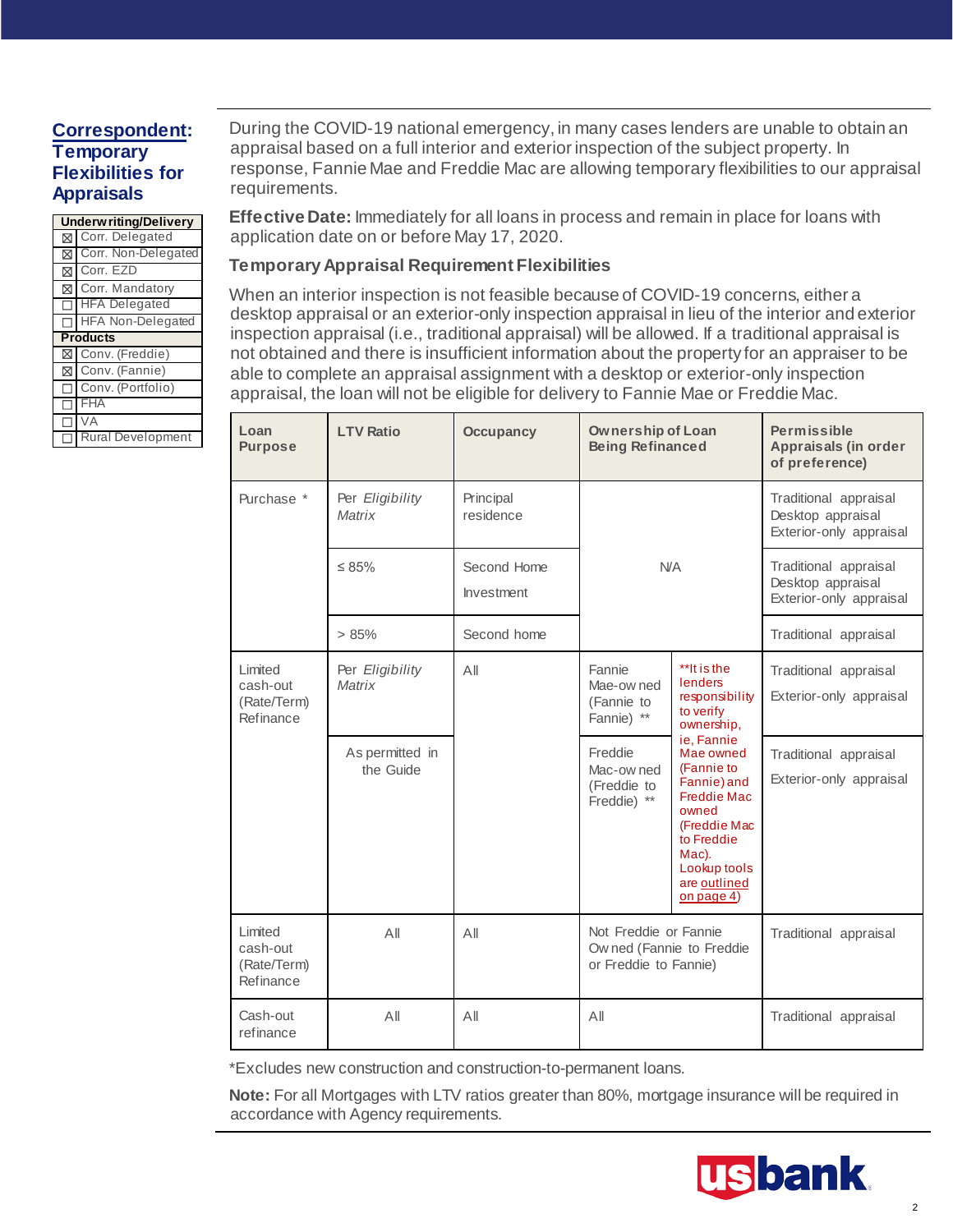# **Correspondent: Temporary Flexibilities for Appraisals, continued**

## **Desktop Appraisals**

For purchase money transactions when an interior and exterior appraisal is not available, desktop appraisals are preferred rather than an exterior-only appraisal.

The minimum scope of work for a desktop appraisal does not include an inspection of the subject property or comparable sales. The appraiser relies on public records, multiple listing service (MLS) information, and other third-party data sources to identify the property characteristics.

The table below provides the appraisal report form that must be used to complete the desktop appraisal for each property type:

| <b>Property Type</b>                                                                                         | <b>Acceptable Appraisal Form</b>                                           |
|--------------------------------------------------------------------------------------------------------------|----------------------------------------------------------------------------|
| One-unit property, including a unit in a<br>planned unit development (PUD) or a<br>detached condominium unit | Uniform Residential Appraisal Report (Form 1004/70)                        |
| Condominium unit                                                                                             | Individual Condominium Unit Appraisal Report (Form 1073/465)               |
| Cooperative Unit                                                                                             | Individual Cooperative Interest Appraisal Report (Fannie Mae Form<br>2090) |
| 2-4 Unit Property                                                                                            | Small Residential Income Property Appraisal Report (Form 1025/72)          |
| Manufactured Home                                                                                            | Manufactured Home Appraisal Report (Form 1004C/70B)                        |

As further described by **Freddie Mac** and **Fannie Mae**, they have worked together to develop documents that include modified appraisal report language for the scope of work, statement of assumptions and limiting conditions, and certifications that must be used with these appraisal forms.

Each desktop appraisal report must include the following exhibits:

- a location map indicating the location of the subject and comparables, and
- photographs of the subject property. We recognize that it may be challenging in some instances to obtain photographs; however, it is expected that the appraiser utilize available means to obtain relevant pictures of the subject property.

## **Exterior-only inspection appraisals**

An exterior-only inspection appraisal may be obtained in lieu of an interior and exterior inspection appraisal for the following transactions:

- Purchase money loans
- Limited cash-out refinances where the loan being refinanced is a Fannie to Fannie or a Freddie to Freddie.

## **Lenders will not receive value representation and warranty relief under Agency programs for loans with exterior-only appraisals.**

| <b>Property Type</b>                                                                                         | <b>Acceptable Appraisal Form</b>                                                         |  |
|--------------------------------------------------------------------------------------------------------------|------------------------------------------------------------------------------------------|--|
| One-unit property, including a unit in a<br>planned unit development (PUD) or a<br>detached condominium unit | Exterior-Only Inspection Residential Appraisal Report (Form 2055)                        |  |
| Attached condominium unit                                                                                    | Exterior-Only Inspection Individual Condominium Unit Appraisal<br>Report (Form 1075/466) |  |
| Cooperative unit                                                                                             | Exterior-Only Individual Cooperative Interest Appraisal Report<br>(Fannie Mae Form 2095) |  |
| Tw o-four unit property                                                                                      | Small Residential Income Property Appraisal Report (Form 1025/72)                        |  |
| Manufactured home                                                                                            | Manufactured Home Appraisal Report (Form 1004C/70B)                                      |  |

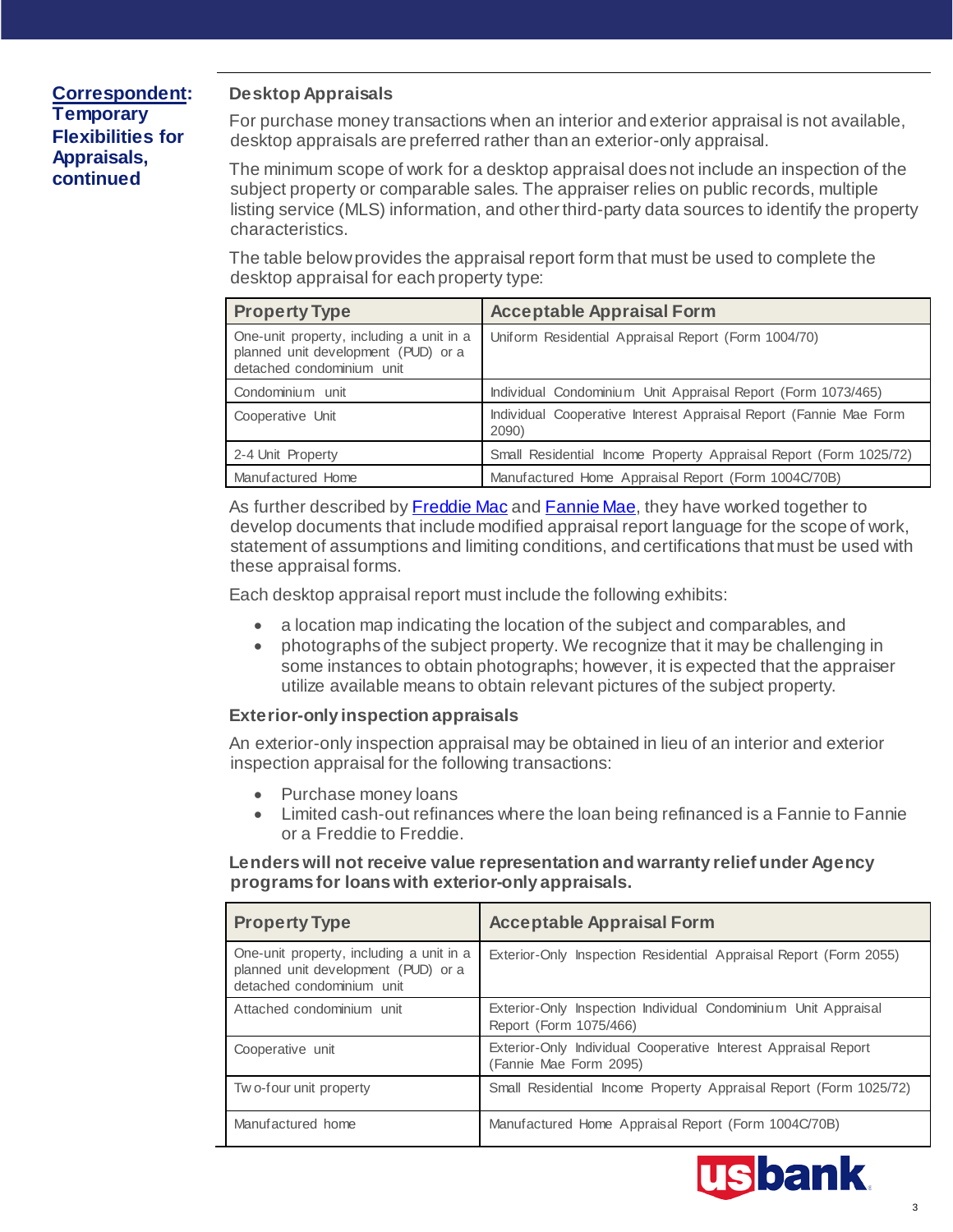# **Correspondent: Temporary Flexibilities for Appraisals, continued**

Each exterior-only appraisal report must include the following exhibits:

- a street map that shows the location of the subject property and of all comparable sales that the appraiser used;
- clear, descriptive photographs (either in black and white or color) that show the front of the subject property, and that are appropriately identified (photographs must be originals that are produced either by photography or electronic imaging); and
- any other data−as an attachment or addendum to the appraisal report form−that are necessary to provide an adequately supported opinion of market value.

**Appraisal Waivers:** U.S. Bank will continue to accept PIW from Fannie Mae as an acceptable alternative to appraisals. For Correspondent only, U.S. Bank will continue to accept ACE from Freddie Mac as an acceptable alternative to appraisals.

**Identification of a Fannie Mae loan:** Lender can determine whether the existing loan is a Fannie Mae loan by using the **Loan Lookup tool.** 

**Identification of a Freddie Mac loan:** Lender can determine whether the existing Mortgage is a Freddie Mac by using th[e Loan Lookup tool.](https://ww3.freddiemac.com/loanlookup/)

**Completion Reports:** We require the Appraisal Update and/or Completion Report (Form 1004D) to evidence completion when the appraisal report has been completed "subject to." For all loans for which a completion certification is not available due to issues related to COVID-19, we will permit a letter signed by the borrower confirming that the work was completed. Borrowers must also provide further evidence of completion, which may include photographs of the completed work, paid invoices indicating completion, occupancy permits, or other substantially similar documentation. All completion documentation must be retained in the loan file.

# <span id="page-3-0"></span>**HFA: Temporary Flexibilities for Appraisals**

|   | <b>Underwriting/Delivery</b> |
|---|------------------------------|
|   | Corr. Delegated              |
|   | Corr. Non-Delegated          |
|   | Corr. EZD                    |
|   | Corr. Mandatory              |
|   | <b>⊠</b> HFA Delegated       |
|   | ⊠ HFA Non-Delegated          |
|   |                              |
|   | <b>Products</b>              |
|   | ⊠ Conv. (Freddie)            |
|   | <b>⊠</b> Conv. (Fannie)      |
|   | Conv. (Portfolio)            |
| Ō | <b>FHA</b>                   |
|   | VA<br>Rural Development      |

During the COVID-19 national emergency, in some cases lenders are unable to obtain an appraisal based on a full interior and exterior inspection of the subject property. In response, Fannie Mae and Freddie Mac are allowing temporary flexibilities to our appraisal requirements.

**Effective Date:** Immediately for all loans in process and remain in place for loans with application date on or before May 17, 2020.

**Temporary Appraisal Requirement Flexibilities:** When an interior inspection is not feasible because of COVID-19 concerns, a desktop appraisal in lieu of the interior inspection appraisal (i.e., traditional appraisal) will be allowed.

If a traditional appraisal is not obtained and there is insufficient information about the property for an appraiser to be able to complete an appraisal assignment with a desktop appraisal, the loan will not be eligible for delivery to Fannie Mae or Freddie Mac.

**Drive-by/Exterior Only Appraisals are not eligible for HFA loans.** 

| Loan Purpose   | <b>LTV Ratio</b>             | <b>Occupancy</b>       | Ownership of<br><b>Loan Being</b><br><b>Refinanced</b> | <b>Permissible</b><br>Appraisals (in order<br>of preference) |
|----------------|------------------------------|------------------------|--------------------------------------------------------|--------------------------------------------------------------|
| Purchase *     | Per Eligibility Matrix       | Principal<br>residence | N/A                                                    | Traditional appraisal<br>Desktop appraisal                   |
| All Refinances | As permitted in the<br>Guide | Αll                    | Αll                                                    | Traditional appraisal<br>Only                                |

\*Excludes new construction and construction-to-permanent loans.

**Note:** For all Mortgages with LTV ratios greater than 80%, mortgage insurance will be required in accordance with Agency requirements.

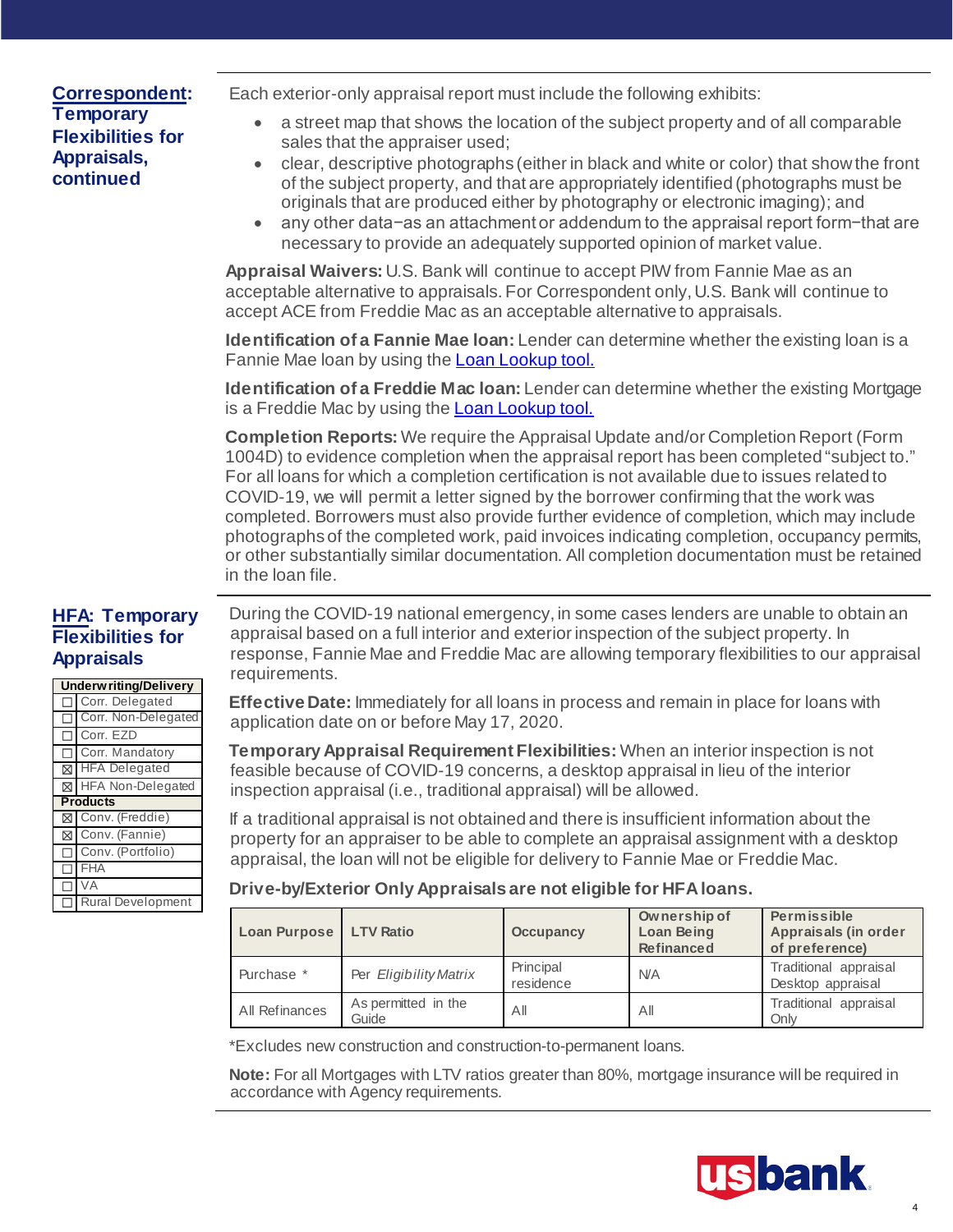# **HFA: Temporary Flexibilities for Appraisals, continued**

## **Desktop Appraisals**

For purchase money transactions when an interior and exterior appraisal is not available, desktop appraisals are preferred rather than an exterior-only appraisal.

The minimum scope of work for a desktop appraisal does not include an inspection of the subject property or comparable sales. The appraiser relies on public records, multiple listing service (MLS) information, and other third-party data sources to identify the property characteristics.

The table below provides the appraisal report form that must be used to complete the desktop appraisal for each property type:

| <b>Property Type</b>                                                                                         | <b>Acceptable Appraisal Form</b>                                           |
|--------------------------------------------------------------------------------------------------------------|----------------------------------------------------------------------------|
| One-unit property, including a unit in a<br>planned unit development (PUD) or a<br>detached condominium unit | Uniform Residential Appraisal Report (Form 1004/70)                        |
| Condominium unit                                                                                             | Individual Condominium Unit Appraisal Report (Form 1073/465)               |
| Cooperative Unit                                                                                             | Individual Cooperative Interest Appraisal Report (Fannie Mae Form<br>2090) |
| 2-4 Unit Property                                                                                            | Small Residential Income Property Appraisal Report (Form 1025/72)          |
| Manufactured Home                                                                                            | Manufactured Home Appraisal Report (Form 1004C/70B)                        |

Each desktop appraisal report must include the following exhibits:

- a location map indicating the location of the subject and comparables, and
- photographs of the subject property. We recognize that it may be challenging in some instances to obtain photographs; however, it is expected that the appraiser utilize available means to obtain relevant pictures of the subject property.

# <span id="page-4-0"></span>**Temporary Flexibilities for Employment Verifications**

|        | <b>Underwriting/Delivery</b>   |
|--------|--------------------------------|
|        | ⊠ Corr. Delegated              |
|        | ⊠ Corr. Non-Delegated          |
|        | ⊠ Corr. EZD                    |
|        | ⊠ Corr. Mandatory              |
|        | <b>区 HFA Delegated</b>         |
|        | <b>⊠</b> HFA Non-Delegated     |
|        |                                |
|        | <b>Products</b>                |
|        | ⊠ Conv. (Freddie)              |
|        | Conv. (Fannie)                 |
|        | □ Conv. (Portfolio)            |
| $\Box$ | FHA                            |
|        | <b>VA</b><br>Rural Development |

During this COVID-19 national emergency, in many cases lenders are unable to obtain verbal verification of employment (VVOE) due to disruption to operations of the borrower's employer. In response, Fannie Mae and Freddie Mac are allowing temporary flexibilities to VVOE requirements. However, the requirement that borrower must be employed, and the qualified income is accurate at the time of closing has not been waived.

**Effective Date:** Immediately for all loans in process and remain in place for loans with application date on or before May 17, 2020

# **Verbal Verification of Employment**

- Written VOE: The Selling Guide permits the lender to obtain a written VOE confirming the borrower's current employment status within the same timeframe as the verbal VOE requirements. An email directly from the employer's work email address that identifies the name and title of the verifier and the borrower's name and current employment status may be used in lieu of a verbal VOE; or
- Paystub: The lender may obtain a year-to-date paystub from the most recent pay period that immediately precedes the note date. Continue to follow the income requirements and guidance in the Agency guides; or
- Bank statements: The lender can provide bank statements (or other alternative documentation) evidencing the payroll deposit from the most recent pay period that immediately precedes the note date.

If the VVOE cannot be obtained and paystub or bank statement are received, the loan must go back to Underwriting so that the documentation can be reviewed to ensure that the correct income has been calculated to meet the Agency requirements. In addition to the requirements listed above, U.S. Bank is responsible for following all applicable Housing Finance Agency and Community Lending program requirements.

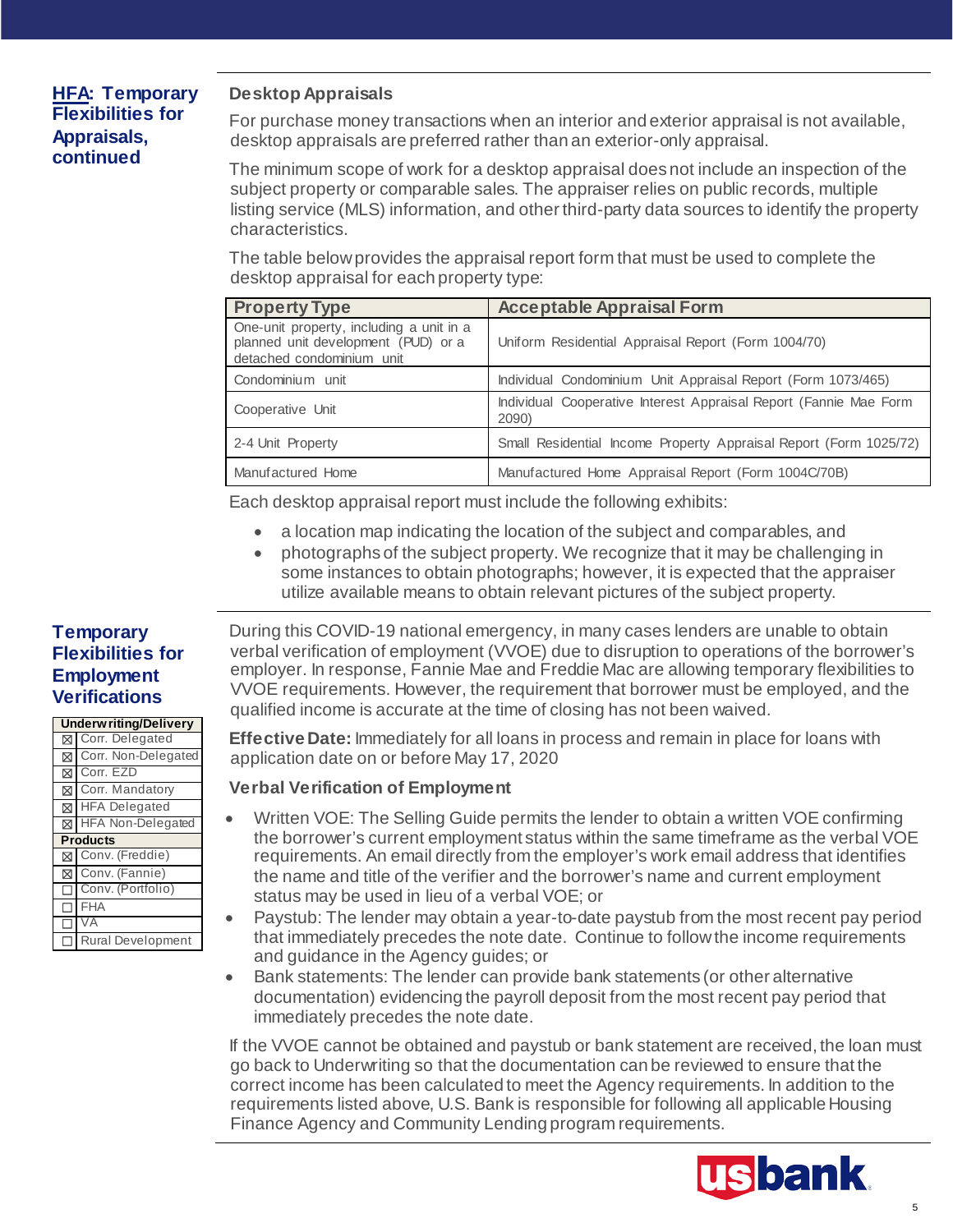# **Temporary Flexibilities for Employment Verifications, continued**

**Verification of Business:** For self-employed borrowers, operations should verify the borrower's business is operational closer to the note date rather than rely on current Guide requirements (within 15 days instead of 120 days requirement). If the business is currently closed, the income may not be used to qualify.

**Continuity of Income:** In addition to the current COVID-19 situation potentially impacting employment, income could be reduced without a job loss occurring. In these instances, the most recent income should be used to qualify the borrower if the reduced income is likely to continue.

**Temporary Leave:** If the borrower is on temporary leave at the time of closing and the income is needed to qualify for the loan, lenders must determine the allow income and confirm employment per the Agency guidelines.

- Fannie Mae: Refer to the requirements in the Selling Guide B3-3.1-09, Other [Sources of Income.](http://www.allregs.com/aong/main.aspx?did=003916232@part_b!b3!b3ch03!b3ch03s01!b0059)
- Freddie Mac: Refer to the requirements in the Selling Guide 5303.5: Income while on [temporary](http://www.allregs.com/aong/main.aspx?did=003911412@ser-5000!topic-5300!ch-5303!n5303.5) leave

**Effective immediately** for all Portfolio loans in process (will remain in place for loans with application dates on or before May 17, 2020) Verbal Verification of Employment (VVOE) will be required as follows

- U.S. Bank must make all attempts to obtain VVOE. We need to document all efforts to contact the employer or other third party verification services (i.e. date, time, phone number called, etc.). **A verification from the employer emailed directly from the employer's work email address identifying the borrower's name and current employment status can be used in lieu of a verbal VOE. U.S. Bank cannot accept pay stubs or bank statements as VVOE substitutes for Portfolio Loans** (only for Agency Loans).
- For both Salary/Wage Borrower VVOE and for self-employed borrowers, processors should verify closer to the note date rather than rely on current Policy requirements (i.e. within 5-days for Salary/Wage Earners and within 15-days for self-employed instead of 10- days and 120-days respectively)
- If U.S. Bank is unable to get a verbal or email verification of employment prior to closing, these efforts must be documented and indicate what transpired. For example, indicate that the employer (name of individual at employer's company) could not provide a verbal verification of employment and for what reason. An exception from underwriting manager or supervisor is required can make an exception based on their assessment or other information provided that the borrower is currently employed and will be at the time of closing.
- If the VVOE indicated that the borrower has been furloughed or laid off:
	- $\circ$  the loan cannot be approved for funding until the borrower either returns to work or receives a firm date upon which their employment will start within standard employment return to work guidelines.

Because third-party vendor databases are typically updated monthly, the verification must evidence that the information in the vendor's database was no more than 35 days old as of the note date.

# <span id="page-5-0"></span>**Temporary Flexibilities for Verbal Verification of Employment for Portfolio**

|   | <b>Underwriting/Delivery</b> |
|---|------------------------------|
|   | ⊠ Corr. Delegated            |
|   | ⊠ Corr. Non-Delegated        |
|   | □ Corr. EZD                  |
|   | Corr. Mandatory              |
|   | □ HFA Delegated              |
|   | HFA Non-Delegated            |
|   |                              |
|   | <b>Products</b>              |
|   | Conv. (Freddie)              |
|   | Conv. (Fannie)               |
|   | ⊠ Conv. (Portfolio)          |
| □ | <b>FHA</b>                   |
|   | <b>VA</b>                    |

<span id="page-5-1"></span>**Work Number from Equifax**

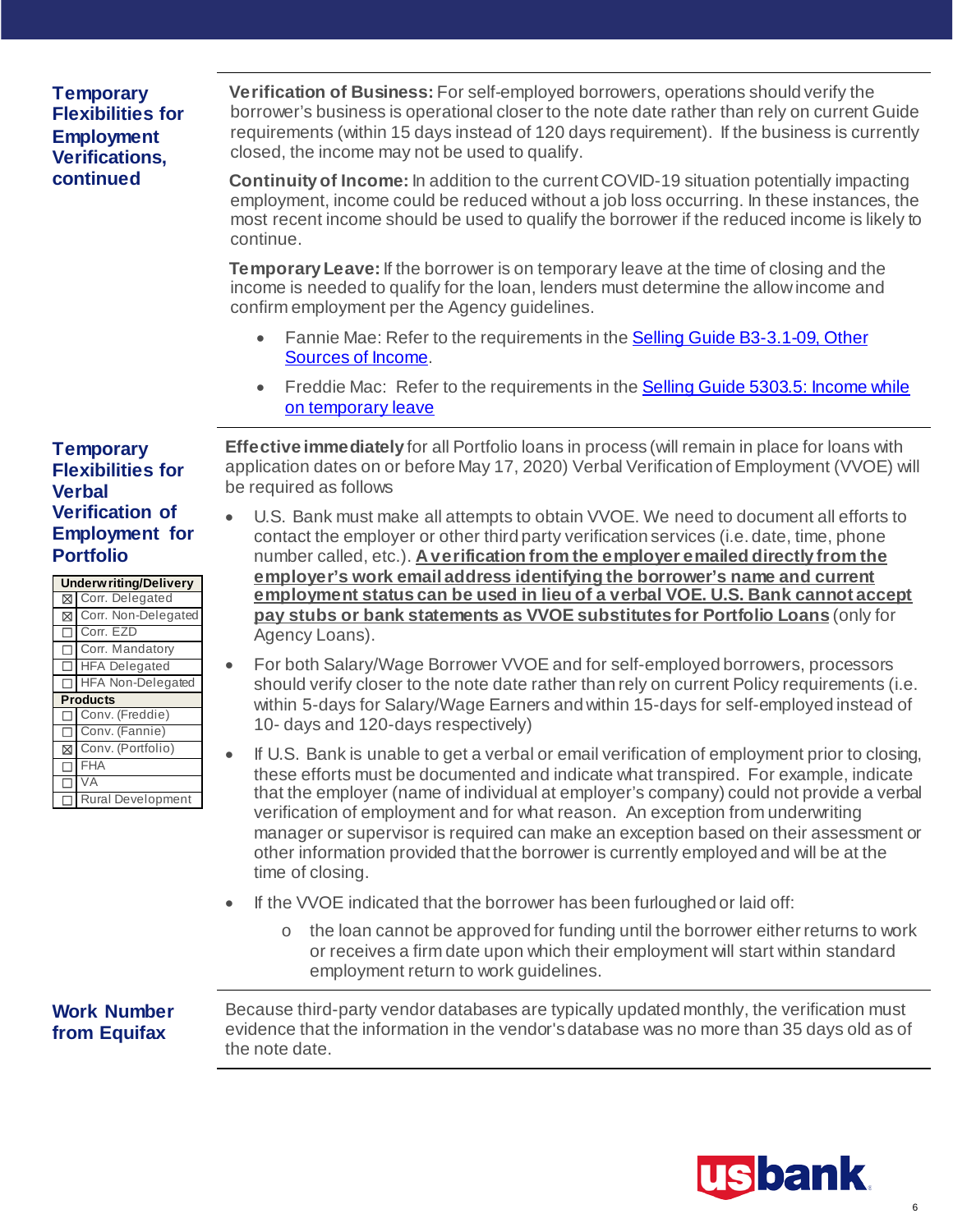# <span id="page-6-0"></span>**IRS Processing Center Shutdown Impacting 4506-T Fulfillment Times**

|   | <b>Underwriting/Delivery</b>             |
|---|------------------------------------------|
|   | ⊠ Corr. Delegated                        |
|   | ⊠ Corr. Non-Delegated                    |
|   | <b>⊠</b> Corr. EZD                       |
|   | ⊠ Corr. Mandatory                        |
|   | <b>X</b> HFA Delegated                   |
|   | <b>⊠</b> HFA Non-Delegated               |
|   |                                          |
|   | <b>Products</b>                          |
|   | ⊠ Conv. (Freddie)                        |
|   | Conv. (Fannie)                           |
|   | Conv. (Portfolio)                        |
| ⊠ | <b>FHA</b>                               |
|   | <b>⊠VA</b><br><b>冈 Rural Development</b> |

Due to the IRS processing delays associated with both mortgage volume levels and the COVID-19 national emergency, we are allowing temporary flexibility to 4506-T Tax Transcript requirements **effective immediately as follows:**

## **4506-T IRS Tax Transcript**

- There is no change to the current requirement that the form 4506-T be executed by the borrower(s) and contained in the file so that income can be verified with the IRS at a later date.
- When a 4506-T Tax Transcript cannot be obtained in a timely manner, Underwriters can waive or adjust the tax transcript requirement if there is sufficient information to support income validation of salaried and wage earner borrower who show stability year over year.
	- For loans where the underwriter does not have sufficient information (as indicated above) to support income validation, the underwriter may use the following alternative methods to confirm the borrower(s) income.
		- o Copy of cancelled check(s) matching amount due the IRS
		- $\circ$  Copy of deposit matching exact amount of any return using bank statement, deposit receipt, or direct bank verification indicating the transaction
		- o Electronic filing receipt from IRS indicating the Declaration Number (DCN), and AGI that matches the return.

We are encouraging our lenders to utilize the email addresses for each of the Correspondent Relations and Fulfillment contacts below as this is the most efficient means to provide the assistance during the current environment::

| <b>Contact</b>                                                                                                                           | <b>Email Address</b>                                                                                                                                                      |
|------------------------------------------------------------------------------------------------------------------------------------------|---------------------------------------------------------------------------------------------------------------------------------------------------------------------------|
| <b>Nevada Correspondent Relations:</b><br>For questions regarding File Review,<br>Receiving, Compliance, Pre-Pooling, Post<br>closing    | correspondentloanreview@usbank.com                                                                                                                                        |
| <b>Owensboro Correspondent Relations:</b><br>For questions regarding File Review,<br>Receiving, Compliance, Pre-Pooling, Post<br>closing | owensboroloanreview@usbank.com                                                                                                                                            |
| <b>High Risk Team</b>                                                                                                                    | <b>SSN/OFAC/NMLS:</b><br>corrlendinghighriskreview@usbank.com<br><b>Appraisal Review:</b><br>tpocollateralreview@usbank.com                                               |
| <b>TRID Review</b>                                                                                                                       | corrlendingtridreview@usbank.com<br>For questions pertaining to regulatory and<br><b>TILA-RESPA Integrated Disclosure</b><br>compliance:<br>usbhmlendersupport@usbank.com |
| <b>Specialized Flood Review</b>                                                                                                          | usbhmfloodreview@usbank.com                                                                                                                                               |



## <span id="page-6-1"></span>**Correspondent Relations Teams Temporary Contact Information**